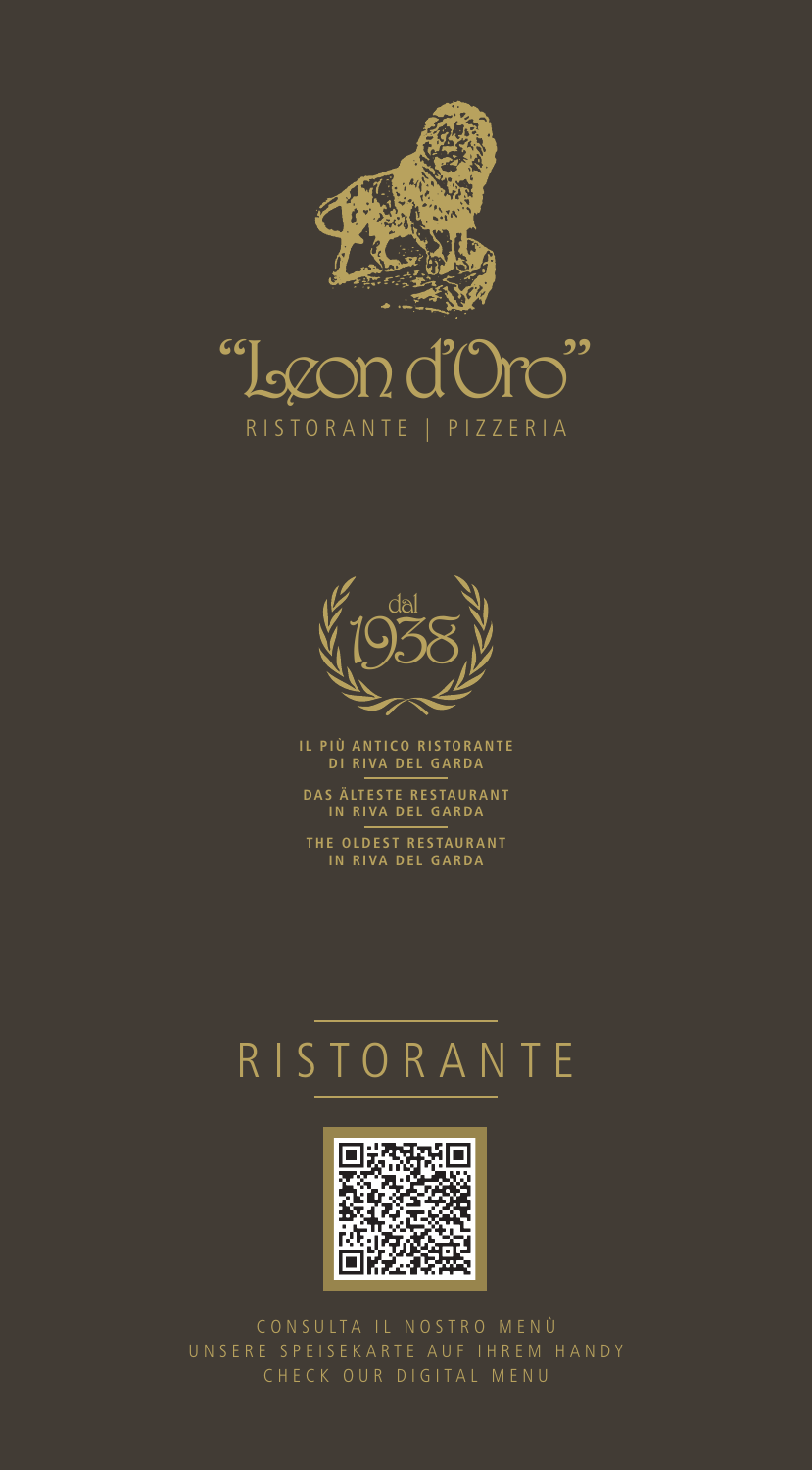# "Mare e lago" Fischspezialitäten | Fish specialities

# **ANTIPASTI** | **VORSPEISEN** | **STARTERS AND APPETIZERS**

*...iniziano le danze... ...möchten Sie Tanzen? ...let the music play...*



Das Quartett... rohe Meerfische Austern "Muirgen", 2 Scampi, 2 rote Garnelen aus Sizilen, Tintenfischnudeln

The Quartet... raw sea fish Oyster "Muirgen", 2 Scampi, 2 red prawns from Sicily, cuttlefish noodle

**■ La Trilogia... le tartare di lago** € 18 Tartare di trota salmonata, salmerino e lavarello del Garda

Die Trilogie... der Tartare von Gardasee Lachsforelle, Saibling und Felchen Tartare

The Trilogy... tartare from Garda Lake Salmon trout, char and lavaret (whitefish) tartare

# **Il Duetto... gli affumicati**  $\epsilon$  16

Trota salmonata affumicata e petali di salmerino affumicato "Armanini, Trentino" con julienne di finocchi e pan brioche

Das Duett... der geraucht Kalt, geräucherte Lachsforelle und kalt, geräucherter Saibling mit Fenchelstreifen und Briochebrot

The Duet... the smoked corner Cold, smoked salmon trout and cold, smoked char (mountain trout) with fennel and brioche bread

**Salmone al fumo vivo, marinato con avocado, e mousse al pepe rosa** € 18 Lachs mariniert mit Avocado, und Rosa Pfeffermousse, unter einem Glass mit Rauchen Salmon marinated with avocado, and pink pepper mousse, under a glass of smoke

 **Tartare di tonno rosso Sashimi ai cetrioli e olive taggiasche con pan brioche** € 18 Roter Thunfisch Tartar mit Gurken, Oliven aus Taggia und Briochebrot Red Tuna tartare with cucumbers, olives from Taggia and brioche bread

**\*Tris di Capasanta, Canestrelli e Cozze gratinati** € 17,5 Gratiniert Jakobsmuschel, Kammuscheln und Miesmuscheln Saint James scallop, queen scallops and mussels au gratin

# **PRIMI PIATTI** | **TEIGWAREN** | **PASTA AND NOODLES**

 **Bigoi alle sarde del Lago di Garda e pomodorini confit** € 14 Bigoi (Nudeln) mit Süßwassersardinen und Pachinotomaten Bigoi (big spaghetti) with sardines of the Lake and little tomatoes confit

 **Maccheroni freschi al torchio con caponata di melanzane** € 15  **(melanzane, capperi, olive e pomodorini) e tonno rosso fresco** Hausegemachte Makkaroni mit Auberginensauce und roter Thunfisch nach Mittelmeerart Fresh home made Macaroni with aubergines sauce and red tuna, Mediterranean style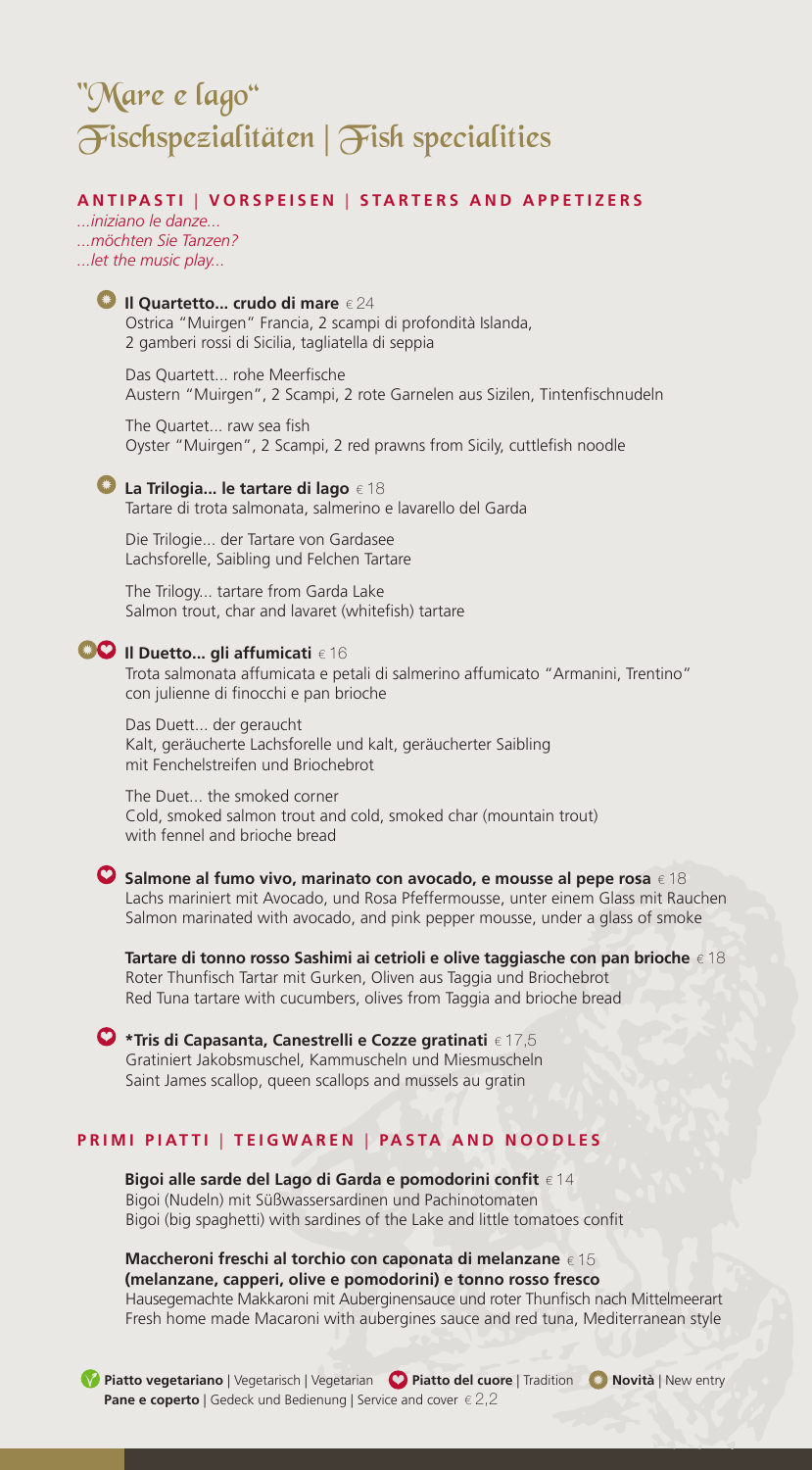# **Risotto mantecato alle code di gambero\* profumato al limone** € 16

Risotto mit Garnelenschwänze und Zitrone Risotto with prawn tails and lemon

# **Risotto al nero di seppia, calamari e aneto, con pesto di rucola,**

 **peperoni e mozzarella di bufala** € 16,5 Schwarzer Tintenfisch-Risotto mit Tintenfisch, Dill, Büffelmozzarella, Rucola und Paprika Pesto Risotto with cuttlefish ink, squids, dill, buffalo's milk mozzarella, rucola and sweet pepper pesto

## **Spaghetti saltati alle vongole veraci** € 17,5

Spaghetti mit Venusmuscheln Spaghetti with clams

**Spaghetti allo scoglio** (minimo 2 persone - prezzo per persona) € 19 Spaghetti mit Meeresfrüchten und Krustentieren (Minimum für 2 Personen - Preis pro Person) Spaghetti with Seafood and Crustaceans (minimum for 2 persons - Price per person)

# **SECONDI PIATTI** | **HAUPTGERICHTE** | **MAIN DISHES**

 **Trota salmonata "Armanini, Trentino" alla griglia** € 14 Gegrillte Lachsforelle Grilled salmon trout

 **Salmerino gratinato "Armanini, Trentino" con purea di patate e sedano rapa** € 18 Gratiniert Saibling mit Kartoffel - Knollensellerie Püree Alpin char au gratin (broiled) with potatoes - celeriac purée

## **Filetti di Branzino alla griglia con pomodoro gratinato alle acciughe** € 17,5 Seebarschfilete vom Grill mit Tomaten-Gratin Grilled fillets of sea bass and tomato au gratin

 **\*Calamari alla griglia con pomodoro gratinato alle acciughe** € 17 Frische Tintenfische vom Grill mit Tomaten-Gratin Fresh grilled squids and tomato au gratin

# **\*Gamberoni grigliati al latte di cocco** € 20

Riesengarnelen vom Grill, mit Kokosmilch Grilled king prawns flavoured by coco-nut milk

# **Calamari ripieni con ricotta, olive di Taggia e capperi,**

 **in salsa di pomodorini e aneto** € 20

Tintenfischen gefüllt mit Ricotta, Oliven aus Taggia und Kapern, in Kleinetomaten Sauce Squids stuffed with Ricotta, olives from Taggia and capers, in mini-tomatoes sauce

# **\*Fritto misto di pesce con salsa tartara** € 22

Gemischte Fischfritüre mit Tartarsauce Mixed fried fish (baby squids and crustaceans mainly) with tartare sauce

 **Filetto di tonno rosso Sashimi grigliato in panure aromatica, con caviale di melanzane** € 24 Roter Thunfischfilet vom Grill mit Auberginen Kaviar Grilled fillet of red tuna with aubergines caviar

 **\*Grigliata mista di pesce di mare...i 7 mari** € 27 Fischgrillplatte: Meeresfisch und Krustentiere... die 7 Meere Grilled mixed fish: sea fish with crustaceans ... the 7 seas

**Rombo al forno con patate, pomodorini e capperi** (prezzo al Kilo) € 55 Glattbutt im Ofengebacken mit Kartoffel, Tomaten und Kapern (Preis pro Kilo, für 2 Personen) Baked brill with potatoes, tomatoes and capers (Price per Kilo, for 2 persons)

 \* Alcuni dei prodotti utilizzati possono essere congelati / Es können tiefgefrorene Produkte verwendet werden Some products can be frozen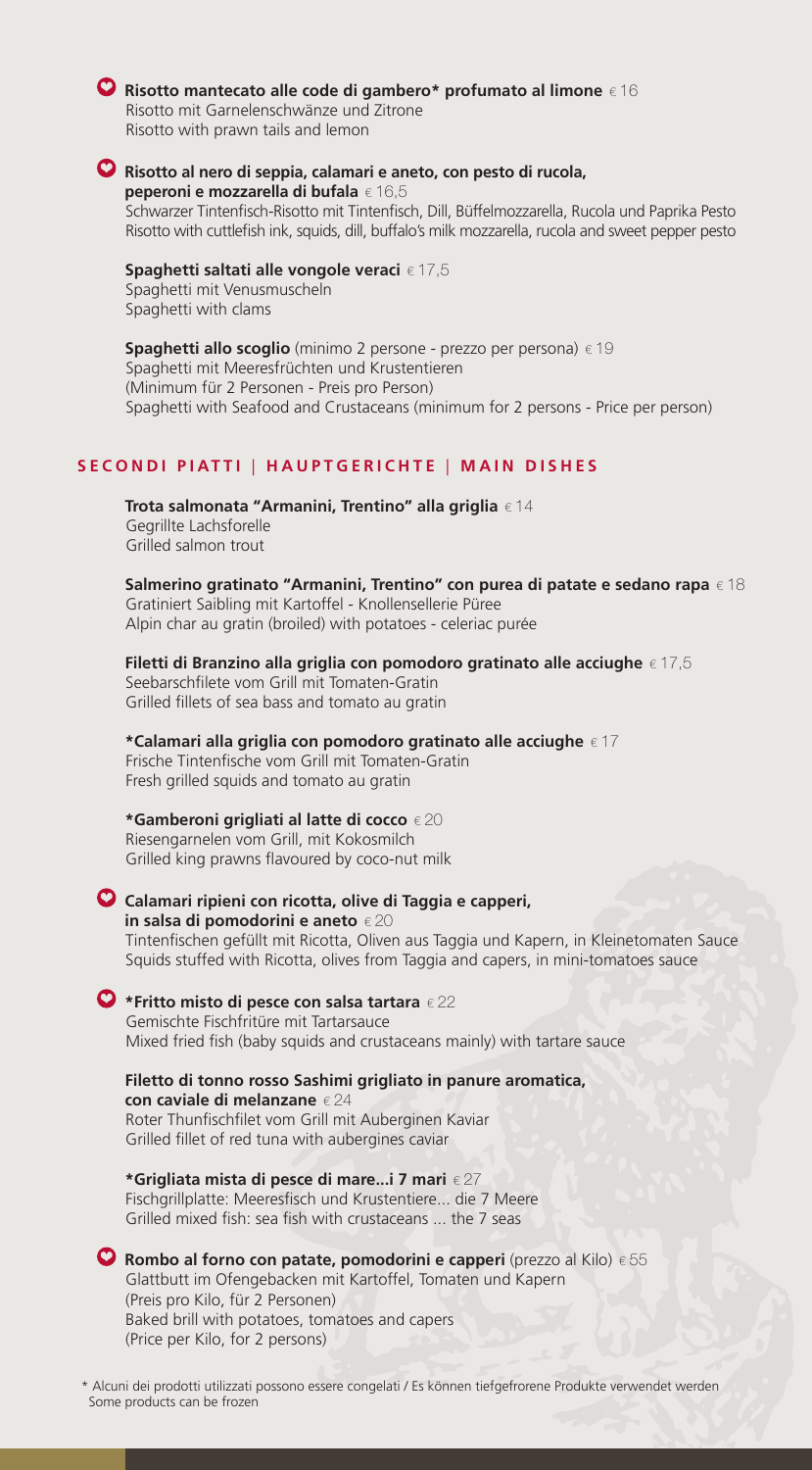# "Le Zuppe" | Unsere Suppen | Our Soups



**Coma di zucca con crostini e olio extravergine dell'Alto Garda** € 12 Kürbiscremesuppe mit Croutons und Gardasee Öl Cream of pumpkin soup with croutons and Lake of Garda Oil

## **10 Non piangere... per la Zuppa di cipolle con crostone di pane tostato ai formaggi trentini** € 13 Weine nicht... für unsere Zwiebelsuppe mit Überbackene Röstbrote mit Käse Please don't cry... becouse of our Onin soup with cheese canape's au gratin

 **Impepata di cozze (con aglio, prezzemolo e pepe) con il suo crostone** € 13,5 Miesmuscheln nach Matrosenart (mit Knoblauch, Petersilie und schwarzer Pfeffer) mit überbackene Röstbrote Mussels marinara style (with garlic, parsley and black pepper) with crouton

# Menù per bambini | Kindermenü | Kid's menu

 **Maccheroni al pomodoro o al ragù** € 7 Makkaroni (kurze Pasta) mit Fleischragout oder Tomatensauce Macaroni (short pasta) with meat ragout or tomato sauce

 **Würstel con patate fritte** € 10

Würstchen mit Pommes frites Frankfurt sausages with french fried potatoes

 **Cotoletta di pollo alla milanese con patate fritte** € 11,5 Hähnchen Wiener Schnitzel mit Pommes frites Breaded chicken cutlet (Milanese) with french fried potatoes

# "Il Territorio" Landspezialitäten | Land specialities

# **ANTIPASTI** | **VORSPEISEN** | **STARTERS**

**Parmigiana rivisitata, tiepida, di melanzane con pomodoro fresco**,  **mozzarella di bufala e cialde di grana trentino** € 14 Lauwarm Parmigiana nach Art des Hauses (Italienischer Auberginenauflauf mit frischen Tomaten, Mozzarella aus Büffelmilch und Parmesanwaffeln) Lukewarm aubergine casserole with fresh tomatoes, Buffalo's milk mozzarella and parmesan waffles... our interpretation

**Carpaccio di carne salada "Macelleria Bertoldi, Riva" con scaglie di Trentingrana** € 15,5 "Carne salada" Carpaccio (Regionale Spezialität) mit Trentingranakäse Splitter "Carne salada" carpaccio (special local spicy meat) with Trentingrana cheese slivers

 **Salumi selezionati: Speck tirolese "Kofler", crudo di Parma 20 mesi "S. Nicola", mortandela affumicata della Val di Non (presidio slow food)** € 15 Gemischter Aufschnitt: Tiroler Speck "Kofler", Parma-Schinken 20 Monaten, geräucherte Mortandela (Regionale Spezialität) Assortment of cured cold cuts: speck (smoked ham) "Kofler", Parma ham 20 months, smoked mortandela (regional speciality)

## **Carpaccio di petto d'oca affumicato**

 **con mousse di ricotta al basilico e pan brioche** € 15 Geräucherter Gänsebrust Carpaccio mit Ricotta und Basilikum Mousse und Briochebrot Cold smoked goose breast with ricotta and basil mousse and brioche bread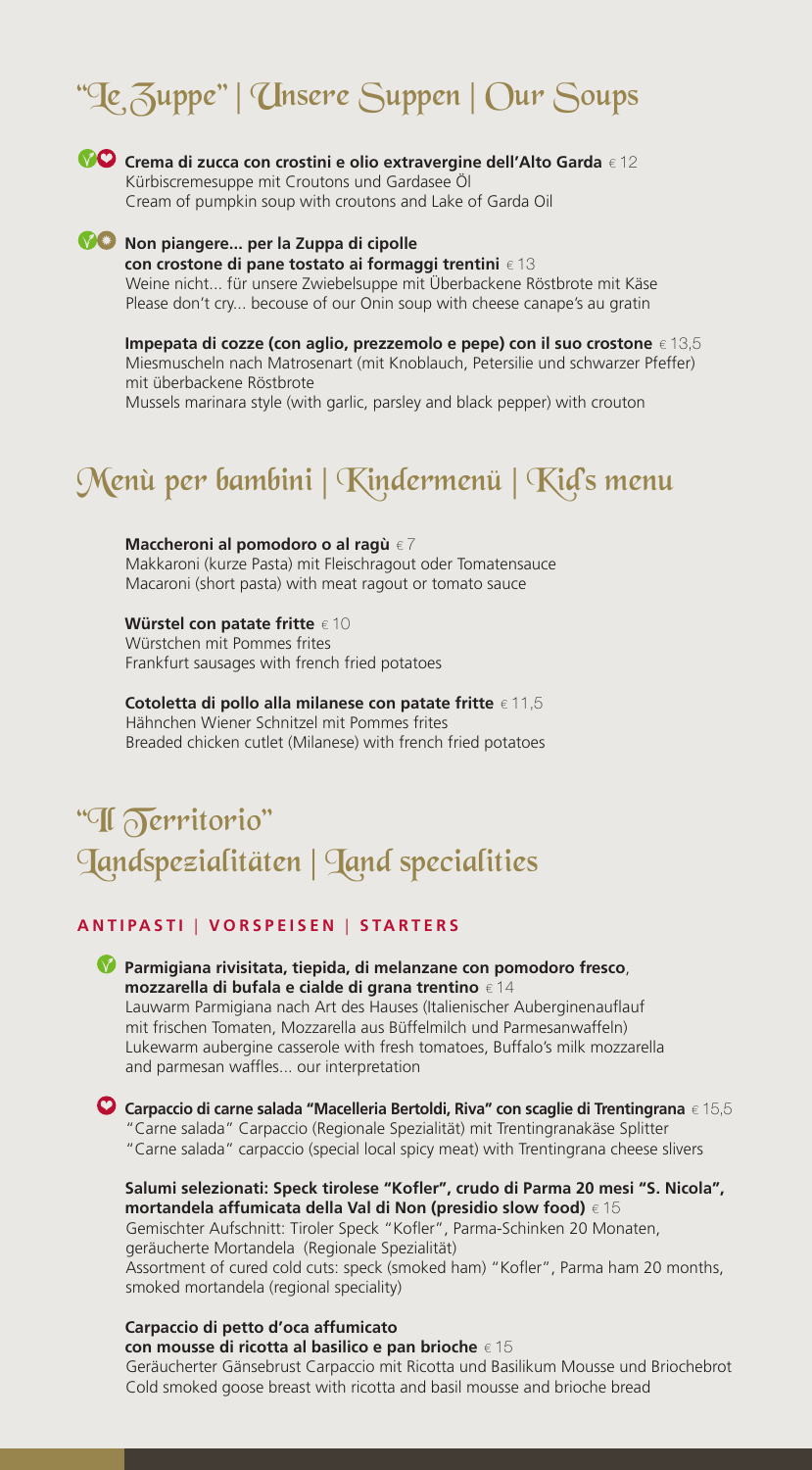## **PRIMI PIATTI** | **TEIGWAREN** | **PASTA AND NOODLES**

**\*Strangolapreti al burro fuso e salvia** € 12,5 Grüne Nockerln (mit Brot, Spinat, zerlassener Butter und Salbei) Spinach dumplings (with bread, spinach, melted butter and sage)



**Parmigiana di zucchine con pomodoro, mozzarella e grana trentino** € 14,5 Italienischer Zucchini Auflauf (Vegetarisch Lasagne) mit Tomaten, Mozzarella und Parmesan Käse Courgettes casserole (vegetarian Lasagne) with tomatoes, mozzarella and parmesan cheese



**Tagliolini freschi all'uovo con tartufo nero di Norcia e scaglie di Vezzena** € 17,5 Dünne Bandnudeln mit Schwarzem Trüffel und Vezzena Käse Splitter Thin tagliatelle with black truffle and Vezzena cheese slivers

**Risotto 1938 ai funghi porcini e finferli con tartufo nero di Norcia in cialda di grana** € 18 Risotto mit Steinpilzen, Pfifferlingen und Schwarzem Trüffel in Parmesan Korbchen Risotto with wild mushrooms (porcini), chanterelle mushrooms and black truffle in parmesan cheese basket

# **SECONDI PIATTI | HAUPTGERICHTE | MAIN DISHES**



Carne salada (Regionale Spezialität) vom Grill mit rote Bohnen Thin slices of grilled raw beef with beans (special local spicy meat)

**Medaglioni di maiale in crosta alle erbe fini, con salsa al gongorzola e riduzione di birra** € 22 Schweinmedaillons in Kräuternkruste, mit Gorgonzola und Beer Sauce Pork medallions in a herbs crust, with Gorgonzola (blue - cheese) and beer sauce

**Ossibuchi di vitello (nella loro salsa alle verdure) con polenta** € 22 Kalbs Ossibuchi (geschmorte Kalbshaxenscheibe) mit Polenta Veal ossibuchi (braised veal shank slice) with polenta

 **Tagliata di petto d'anatra aromatizzata al cumino, sciroppo d'acero e nocciole pralinate, con purea di patate al sedano rapa** € 22 Entenbrust Tagliata (Zick Zack) mit Kümmel, Haselnüsse und mit Knollensellerie - Kartoffelpüree Cut of duck breast, aromatized with cumin seeds and hazelnuts, served with potatoes - celeriac purèe

 **Scottadito di agnello al timo alla griglia** € 22 Gegrilltes Lammkotelett mit Thymian Grilled lamb cutlets with thyme

*Poco fumo e tanto... Wenig Rauch und viel... Behind a curtain of smoke...*

...**Smoked hamburger al fumo vivo** € 22 200 grammi di black Angus, panino al carbone con semi di girasole, pomodoro, formaggio, cetrioli e cipolla rossa di Tropea caramellata con chips di patate

...geräucherter Hamburger mit lebendem Rauch: 200 gramm Schwarzer Angus, Holzkohle Brötchen mit Sonnenblumenkerne, Tomaten, Gurken, Käse, Karamellisierte rote Tropea Zwiebel und chips

...our Smoked Hamburger: 200 grams of Black Angus in a coal and sunflowerseeds roll with cheese, tomato, cucumber, caramalized red onion from Sicily and chips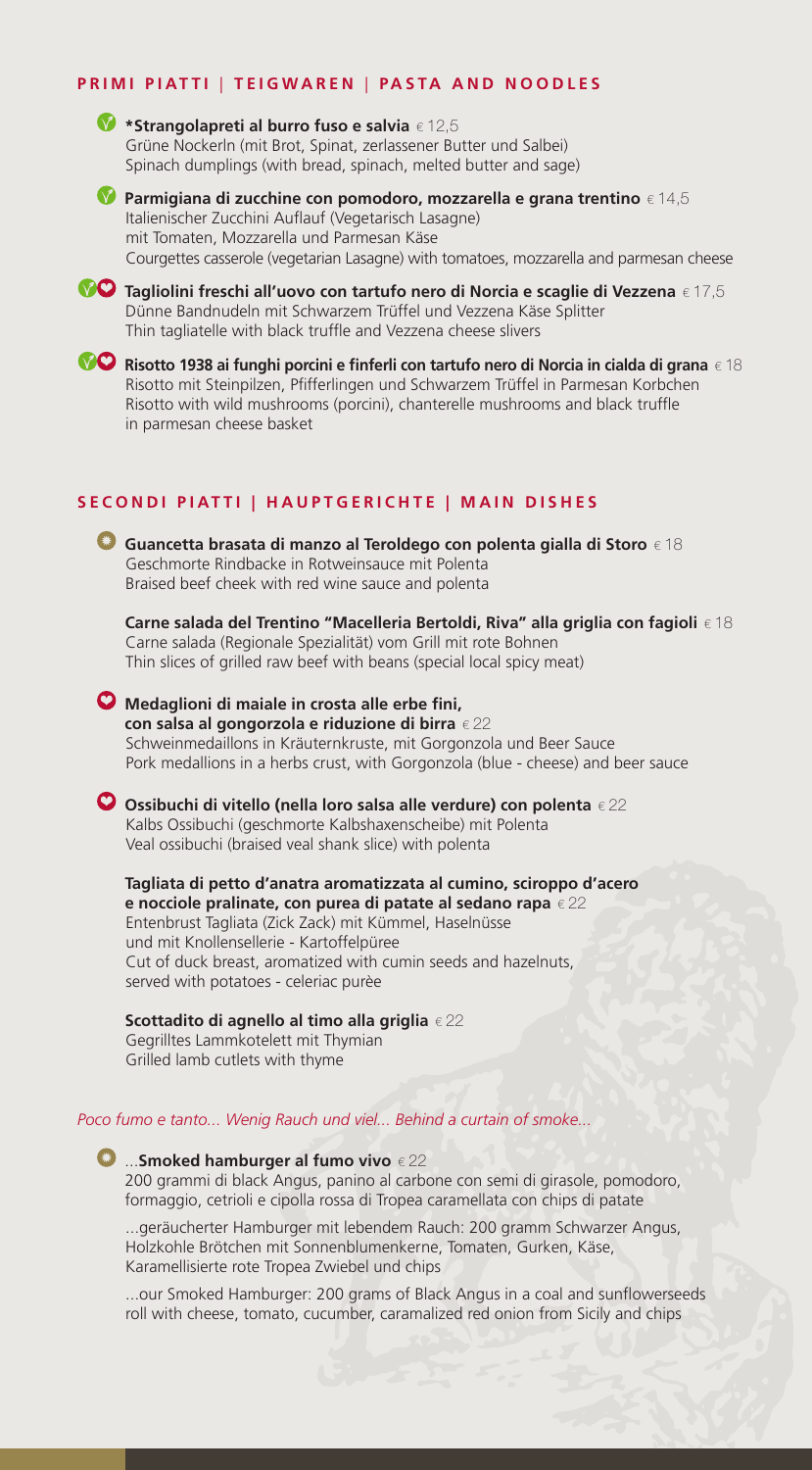# "I Classici" Unsere Klassische | Our classicals

# **ANTIPASTI** | **VORSPEISEN** | **STARTERS**



**Mozzarella di Bufala alla Caprese** € 13 Büffelmozzarella mit friesche Tomaten Buffalo's milk mozzarella with fresh Tomatoes

**Formaggi di malga trentini** € 14 Gemischte Trentiner Käseplatte Selection of cheeses from Trentino

> **Speck tirolese "Kofler"** € 14 Tiroler Speck "Kofler" Smoked ham "Kofler"

 **Prosciutto crudo di Parma 20 mesi "S. Nicola" e melone (solo in stagione)** € 14,5 Parma Schinken 20 Monate mit Melone (innerhalb der Saison) Parma ham 20 months and melon (in season)

**Tartare di carne salada "Macelleria Bertoldi - Riva" (ai cetrioli, senape, sedano e paprika dolce) con pan brioche** € 17,5 "Carne salada" Tartare (Regionale Spezialität) mit Gurken, Senf, Sellerie, süß Paprika und Briochebrot "Carne salada" Tartare (special local spicy meat) with cucumbers, mustard, celery, sweet paprika) served with brioche bread

# **PRIMI PIATTI** | **TEIGWAREN** | **PASTA AND NOODLES**

*Gli spaghetti li compriamo... tutta l'altra pasta la facciamo Nur unsere Spaghetti werden gekauft... alles andere Pasta ist Hausgemacht Only spaghetti are from trade... rest of pasta is homemade*

 **Spaghetti alla Bolognese** € 11 Spaghetti mit Fleischragout Spaghetti with meat ragout

**Spaghetti aglio, olio e peperoncino** € 10,5 Spaghetti mit Knoblauch, Öl und scharfem Paprika Spaghetti with garlic, oil and paprika

#### **Spaghetti Napoli** € 10,5 Spaghetti mit Tomatensauce

Spaghetti with tomato sauce

**Gnocchi gratinati alla Romana, con crema al formaggio "Casolet" e mentuccia selvatica** € 13,5 Gratinierte Gnocchi nack Römischer Art mit "Casolet" Käsecreme und wilder Minze Roman style broiled gnocchi with "Casolet" cream and pennyroyal

 **Spaghetti alla carbonara (ricetta originale con guanciale di maiale)** € 12,5 Spaghetti carbonara (mit Eiern und Schweinebacken) Spaghetti carbonara (with eggs and pork cheek)

 **Lasagne...come la tradizione vuole** € 12,5

Rustikale Lasagne (Nudelgratin mit Fleischsauce)... wie es die Tradizion vorschreibt Farmhouse Lasagne (baked noodles bolognese with meat)... as once upon the time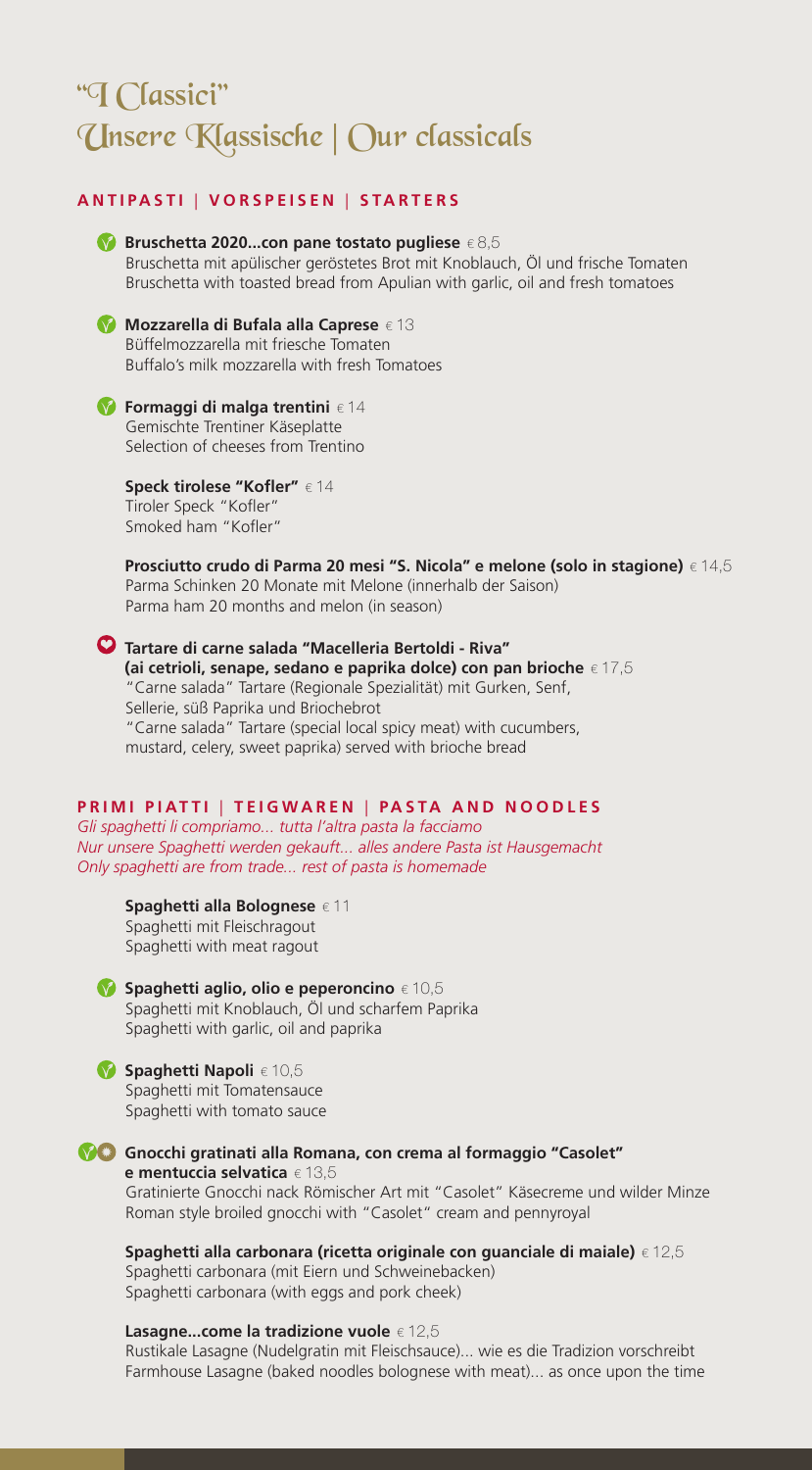# **Ravioloni con sfoglia tirata a mano, di 3 ricotte e spinaci,**

 **al burro fuso e salvia... e Trentingrana** € 14,5 Große Ravioli mit 3 Ricotta und Spinat, zerlassene Butter, Salbei und Parmesan käse... mit handgemachten Blätterteig Large ravioli filled with spinach and 3 ricotta with melted butter, sage and Parmesan cheese... and the pastry is homemade

# **■Bigoli cacio e pepe** € 14

Bigoli mit Schafskäse und Pfeffer Bigoli with ewe's cheese and black pepper

 **Eliche di pasta integrale alla mediterranea con pomodoro, olive nere, origano, aglio, peperoncino, capperi, acciughe, pecorino, tonno** €15 Vollkornnudeln, nach Mittelmeerart, mit scharfer Tomatensoße, Oliven, Kapern, Sardellen, Schafskäse, Thunfisch Whole-wheat pasta, mediterranean style, with tomato sauce, olives, garlic, hot chilli pepper, capers, anchovies, ewe's cheese, tuna

**◆ Tagliatelle ai funghi porcini e finferli** € 16,5 Bandnudeln mit Steinpilzen und Pfifferlingen Tagliatelle (noodles) with wild mushrooms (porcini) and chanterelle mushrooms

# **SECONDI PIATTI** | **HAUPTGERICHTE** | **MAIN DISHES**



Gegrillter Trentiner "Casolet" Käse mit gebratener Polentascheibe und Steinpilzen Grilled "Casolet" cheese from Trentino with grilled polenta and wild mushrooms (porcini)

 **Cotoletta di pollo alla milanese con composta di mirtillo rosso** € 16,5 Hähnchen Wiener Schnitzel mit Heidelbeeren Breaded chicken cutlet (Milanese) with blueberries

# **Vitello tonnato, rivisitato** € 16,5

Kaltes Kalbfleisch in Thunfischsauce (mit Mayonnaise) Cold veal with tuna sauce (with Mayonnaise)

# **Filetto di Black Angus ai ferri** € 27

Black Angus Rinderfilet vom Grill Black Angus grilled fillet of beef

# **Tagliata di Black Angus ai ferri, con crema di rucola e scaglie di Trentingrana** € 27

Gegrilltes Zick - Zack vom Black Angus (geschnitten), mit Rucolacreme und Parmesan Käse Flocken Grilled cut of Black Angus steak, with rucola creem and Parmesan cheese slivers

 **Filetto di Black Angus al tartufo nero di Norcia** € 29 Black Angus Rinderfilet mit schwarzem Trüffel aus Norcia Fillet of Black Angus (tenderloin) with black truffle from Norcia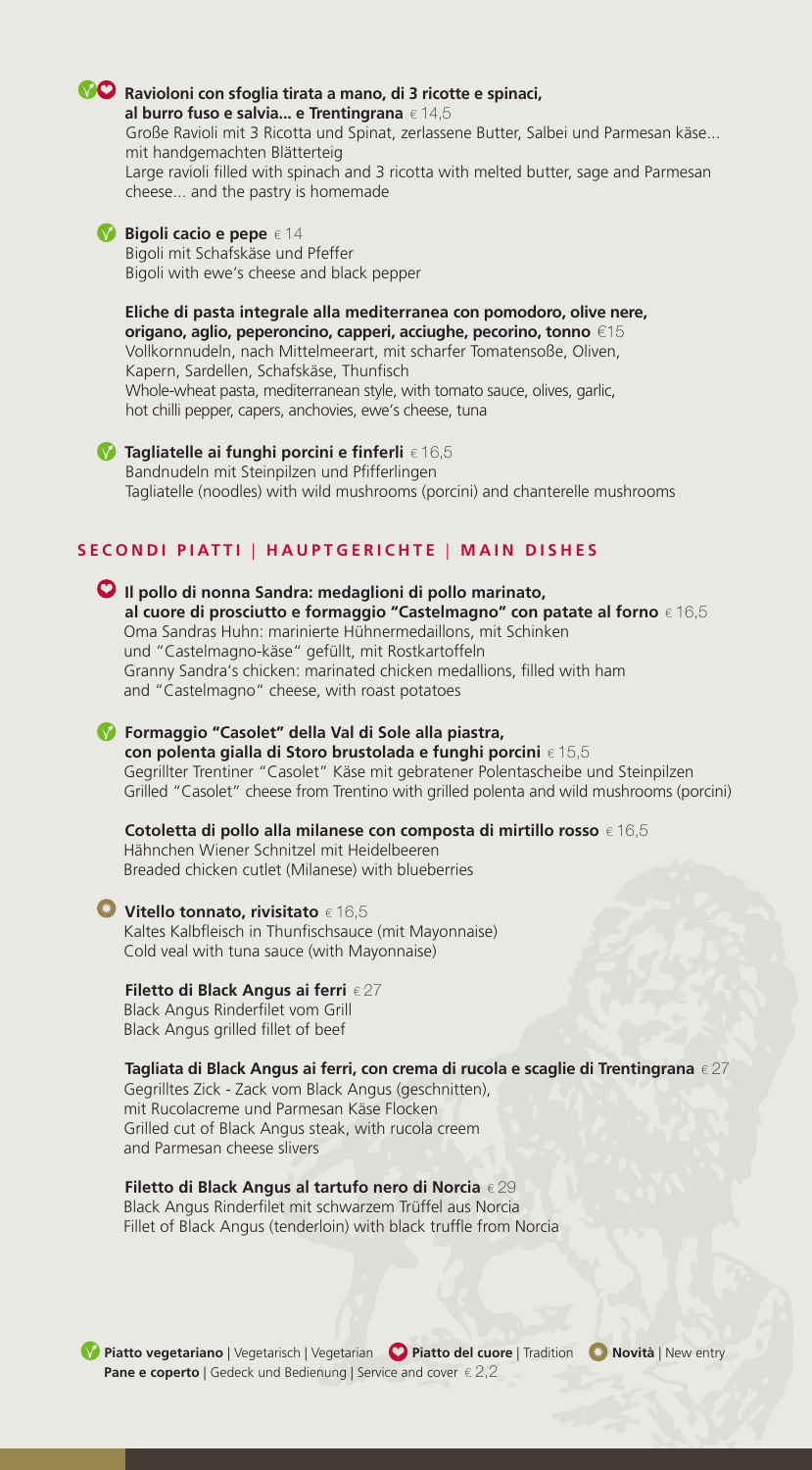# Contorni e insalate Beilagen und Salate | Vegetables



**Insalata mista con rucola** € 9 Gemischter Salat mit Rucola Mixed salad with rucola

**Insalata con rucola e scaglie di Trentingrana** € 9 Rucolasalat mit Parmesan Rucola salad with parmesan

 **Insalata con tonno e cipolla** € 10 Salat mit Thunfisch und Zwiebeln Salad with tuna and onions

*L'angolo del fitness... Das Fitness-Ecke... The fitness corner...*

## **Insalatona Primavera: insalata mista, mais, carciofi, olive, gamberetti e rucola** € 12,5

Gemischter Salat mit Mais, in Öleingelegte Artischocken, Oliven, Garnelen und Rucola Salad with maize, artichokes in olive oil, olives, shrimps and rucola

## **Insalatona Capricciosa: insalata mista con mozzarella, pomodori, uova sode, tonno e carote** € 12,5

Gemischter Salat mit Mozzarella, Tomaten, Ei hart gekocht, Thunfisch und Karotten Mixed salad with mozzarella, tomatoes, Hard-boiled egg, tuna and carrots

**Fusion: misticanza, zucchine crude e sedano rapa a julienne, avocado, pomodorini confit, noci, formaggio caprino di malga, crostini di pane tostato all'olio Evo, alghe marine in polvere** € 16 Salat mit julienne geschnitter roher Zucchini und Knollensellerie, Avocado, Kirschtomaten confit, Walnüsse, Alpenziegenkäse, Croutons und Algenpulver Salad with raw julienne of courgettes and celeriac, avocado, cherry tomatoes confit, walnuts, goat's cheese, croutons and powder of sea weeds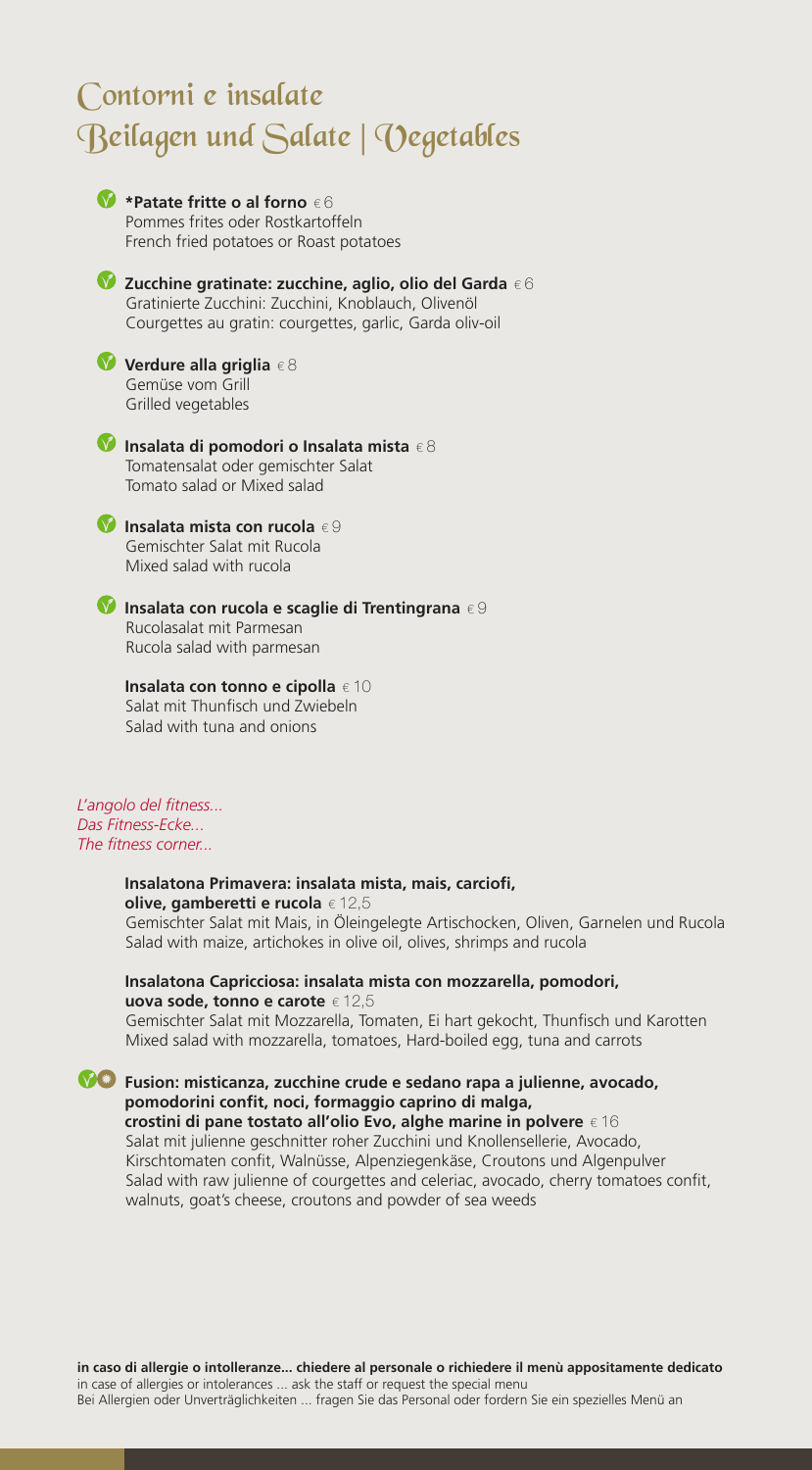# Dessert | Nachspeisen | Desserts

## **Sorbetto al limone e Prosecco** € 6

Zitronen und Prosecco - Sorbet Lemon and Prosecco Sorbet

#### **Tiramisù** € 7 Tiramisù: Mascarpone - Dessert mit Kaffeearoma Tiramisù: coffee - flavoured mascarpone dessert



# **Strudel trentino di mele** € 7

Apfelstrudel Apple strudel

 **Panna cotta ai frutti di bosco** € 7 Pannacotta (Sahnepudding) mit Waldbeeren Wild mousse (Cream pudding) with wild berries

# **Gelato alla vaniglia o al cioccolato** € 7

Vanilleeis oder Schokoladeneis Vanilla ice cream or Chocolate ice cream

 **Millefoglie scomposta alla liquirizia** € 9 Cremeschnitte mit Süßholz (Lakritze) Mille - feuille flavoured with licorice



**Bavarese alle pere e rum, con cuore vivo al cioccolato** € 9 Bayerische Birnen-Rumkucken, gefült mit Schokolade Pear and rum Bavarian cream, filled with chocolate

**Mousse al cioccolato bianco e noci con mele e Vino Santo Trentino** € 9 Weiß Schokoladen Mousse mit Walnüsse, Äpfel und Vino Santo Trentino (Süß Wein) White chocolate mousse with walnuts, apples and Vino Santo Trentino (sweet wine)

**Tortino caldo al cioccolato con salsa vanigliata alla nocciola** € 9 Kleine warme Schokoladentorte mit Vanille und Haselnüsse Sauce Little warm chocolate cake with vanilla and hazelnuts sauce

 **Fragole con panna** € 8,5 Erdbeeren mit Schlagsahne Strawberries with whipped cream

## **Affogato al caffè** € 6

Vanilleeis mit Caffè Espresso Vanilla ice cream with espresso coffee

# **Vi consigliamo | Wir empfehlen Ihnen | We suggest you:**

**Vino Santo Trentino "Aréle" da dessert** CANTINA PRAVIS € 8 al bicchiere - Dessert Wein zum Glass - Dessert wine by the glass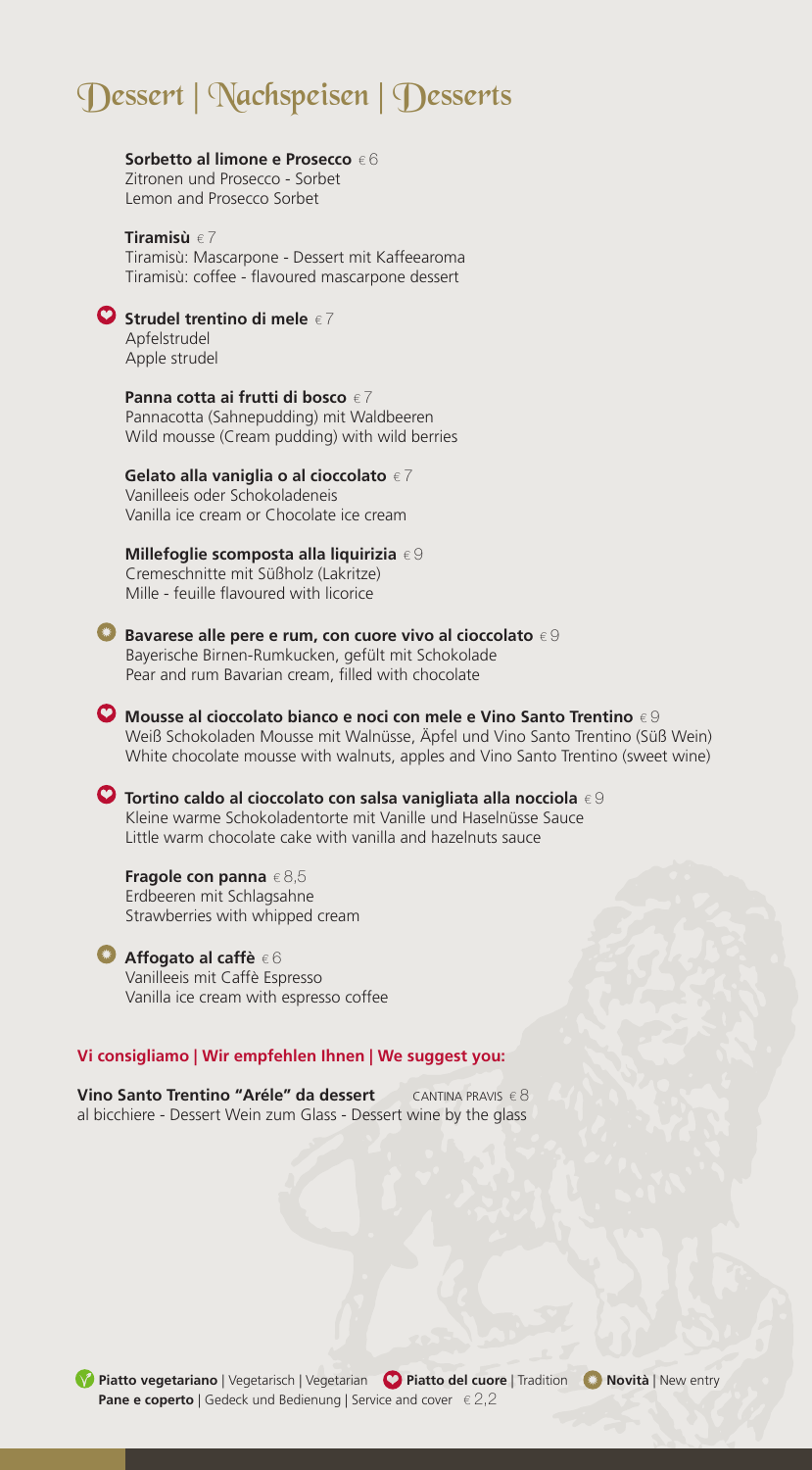# "Gli aperitivi del Cuore" "Aperitifs des Herzens" "Aperitifs of the heart... for your soul"

| Prosecco di Conegliano                                                                                                                                                           | BOLLA (a flute / by the glass / zum Glass) | $\epsilon$ 5   |
|----------------------------------------------------------------------------------------------------------------------------------------------------------------------------------|--------------------------------------------|----------------|
| Spritz (Prosecco Bolla, Aperol, minerale, succo d'arancia)                                                                                                                       |                                            | $\epsilon$ 5,5 |
| Estivo / Sommer Aperitiv / Summer<br>(Prosecco Bolla, sciroppo di ribes rosso, rosmarino<br>Prosecco Bolla, Johannisbeere, Rosmarin / Prosecco Bolla, cranberry syrup, rosemary) |                                            | $\epsilon$ 5,5 |
| Gin&Tonic Gin Luz del Garda con Fever Tree Mediterranean Tonic<br>da un'idea di Leo Veronesi, Rivabar                                                                            |                                            | $\epsilon$ 10  |
| Gin&Tonic Gin Vento "London Dry Gin" con Tassoni Tonic<br>da un'idea di Nicola Zanoni                                                                                            |                                            | $\epsilon$ 10  |
| Gin and Tonic Gin Malfy al pompelmo rosa (pink grapefruit) con Tassoni Tonic                                                                                                     |                                            | $\epsilon$ 10  |

# Bevande | Getränke | Drinks

| Acqua minerale SURGIVA frizzante o naturale.                                           |                                                     | $\in$ 3        |
|----------------------------------------------------------------------------------------|-----------------------------------------------------|----------------|
| Acqua minerale SURGIVA frizzante o naturale <u>Communicano anno 11</u> anno 11 anno 64 |                                                     |                |
| Succo di mela - Apfelsaft - Apple juice                                                |                                                     | $\in 3,5$      |
| Lemon Soda<br>. 20 cl $\epsilon$ 3,5                                                   |                                                     |                |
| Schweppes tonica                                                                       | 20 cl                                               | $\in 3,5$      |
| Sprite                                                                                 | bottiglia / Flasche / bottle 33 cl $\ldots$ $\in$ 4 |                |
| Coca Cola Zero                                                                         | bottiglia / Flasche / bottle 33 cl                  | $\epsilon$ 4   |
| Coca Cola                                                                              | bottiglia / Flasche / bottle 33 cl                  | $\epsilon$ 4   |
| Coca Cola                                                                              | alla spina / von Fass / draught 20 cl               | $\in 3,5$      |
| Fanta                                                                                  | alla spina / von Fass / draught 20 cl               | $\in 3,5$      |
| Tea al limone o alla pesca                                                             |                                                     | $\in 3,5$      |
| Succo di pera - Birnesaft - Pear juice                                                 | 20 cl                                               | $\in 3,5$      |
|                                                                                        |                                                     | $\epsilon$ 3,5 |
|                                                                                        |                                                     | 50 d $65.5$    |

# Caffetteria

| Caffè espresso HAUSBRANDT                                       |           |
|-----------------------------------------------------------------|-----------|
| Caffè espresso corretto                                         |           |
| Caffè decaffeinato HAUSBRANDT Caffè decaration and the USBRANDT | $\in$ 2,2 |
| Caffè d'orzo HAUSBRANDT                                         | $\in$ 2,2 |
| Caffè al ging seng HAUSBRANDT                                   | $\in$ 2,2 |
| Cappuccino                                                      | 3,5       |
| The nero o The alla menta.                                      |           |
| Camomilla                                                       |           |
|                                                                 |           |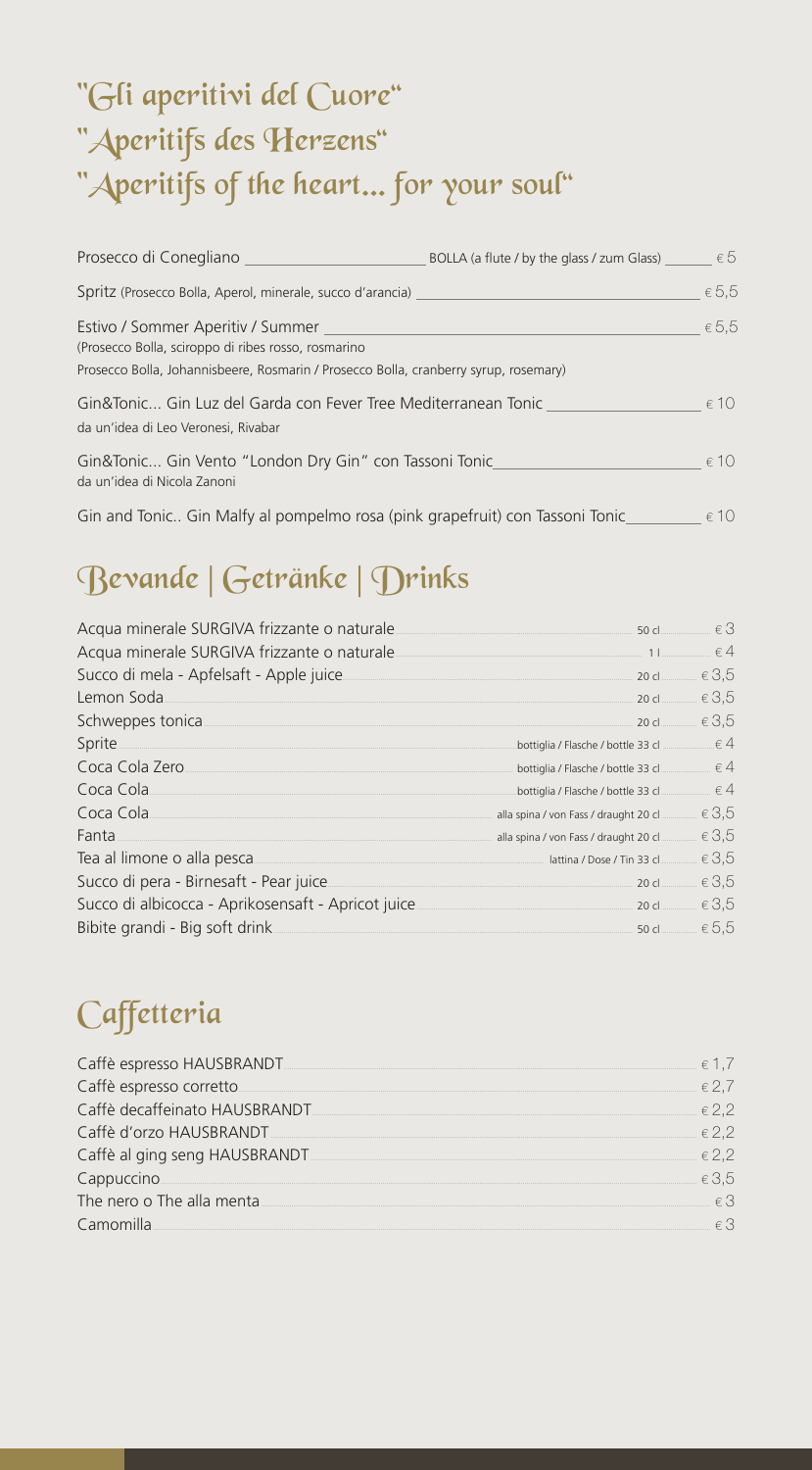# ...a tutta Birra

# ALLA SPINA / BIER VON FASS / DRAUGHT BEERS

| FORST V.I.P. Pils                                     | 5% vol. 30 cl ∴ € 4,2      |  |
|-------------------------------------------------------|----------------------------|--|
| <b>FORST V.I.P. Pils</b>                              | 5% vol. 50 cl $66$         |  |
| FORST Felsenkeller non filtrata / keller / unfiltered | 5,2% vol. 30 cl $\leq 4,2$ |  |
| Radler piccolo.                                       | 30 cl $\in$ 4.2            |  |
| Radler grande                                         |                            |  |

## IN BOTTIGLIA / FLASCHENBIER / BOTTLED BEERS

| Hefe-Weissbier MAISEL'S WEISSE                                                                                                                                                                                                                                                        | 50 cl $\in$ 6 |  |
|---------------------------------------------------------------------------------------------------------------------------------------------------------------------------------------------------------------------------------------------------------------------------------------|---------------|--|
| Hefe-Weissbier MAISEL'S WEISSE Birra analcolica - Alkoholfrei - Alcohol free beer _____________________ € 6                                                                                                                                                                           |               |  |
| WARSTEINER Birra analcolica - Alkoholfrei - Alcohol free beer $\frac{1}{2}$ = $\frac{1}{2}$ = $\frac{1}{2}$ = $\frac{1}{2}$ = $\frac{1}{2}$ = $\frac{1}{2}$ = $\frac{1}{2}$ = $\frac{1}{2}$ = $\frac{1}{2}$ = $\frac{1}{2}$ = $\frac{1}{2}$ = $\frac{1}{2}$ = $\frac{1}{2}$ = $\frac$ |               |  |
| <b>PERONI</b> 33 d $\in$ 4,2                                                                                                                                                                                                                                                          |               |  |
| PERONI (senza glutine / gluten free) $\overline{a}$ = 33 d $\overline{a}$ = 33 d $\overline{a}$ = 4,2                                                                                                                                                                                 |               |  |
| Mc Farland (rossa, ambrata / amberlager) $\frac{1}{2}$ (1,2)                                                                                                                                                                                                                          |               |  |

## BIRRA ARTIGIANALE TRENTINA

Birre Brenta Bräu... le classiche dalle Dolomiti di Brenta: qui nascono da natura incontaminata, acqua purissima e tanta passione e cura

Brenta Bräu... we brew our beers in the middle of Brenta Dolomites with pure water, wild nature lot of passion and care

| Helles birra chiara / pale lager      | 5% vol. 50 cl $€$ (               |  |
|---------------------------------------|-----------------------------------|--|
| Vienna birra ambrata / amber lager    | 4.8% vol. 50 cl $\epsilon$ (      |  |
| Weizen birra di frumento / wheat beer | 5.3% vol. 50 c $\blacksquare$ € ( |  |